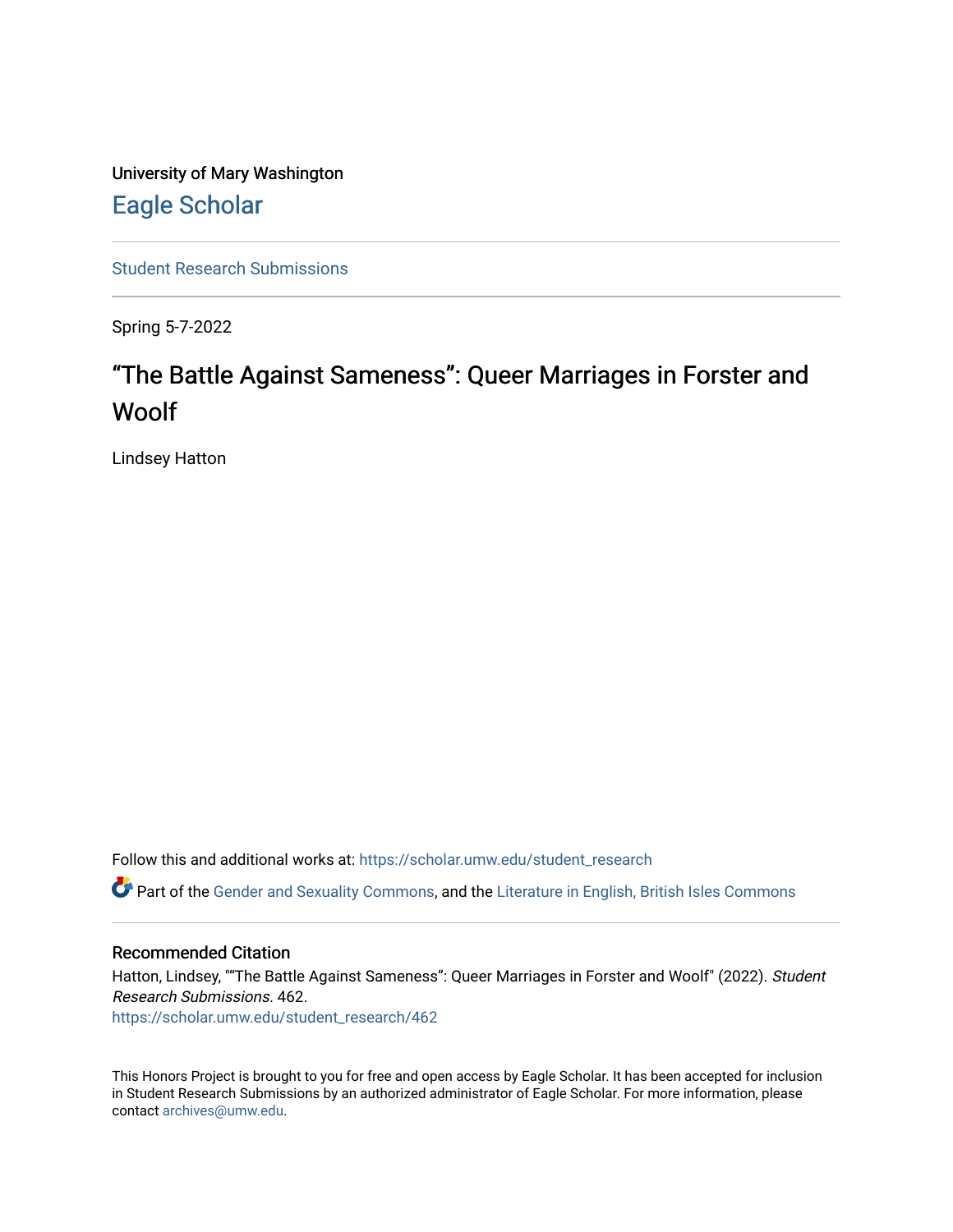Leigh Hatton Professor Haffey ENGL 449T 11/22/2021 Word count  $= 3266$ 

"The Battle Against Sameness":

Queer Marriages in Forster and Woolf

In E. M. Forster's novel *Howards End*, one of the most significant passages of the work occurs in the last few pages, spoken by Margaret to her sister Helen. Helen describes her feeling that "nothing seems to match" after the events of the novel, and Margaret's response surmises one of the novel's central ideas:

Margaret silenced her. She said: "It is only that people are far more different than is pretended. All over the world men and women are worrying because they cannot develop as they are supposed to develop…. Don't fret yourself, Helen. Develop what you have....Others – others go further still, and move outside humanity altogether....Don't you see that all this leads to comfort in the end? It is part of the battle against sameness. Differences – eternal differences, planted by God in a single family, so that there may always be colour; sorrow perhaps, but colour in the daily gray" (*Howards* 266-7).

With these lines, Margaret rejects the ideas of conformity that were so rampant during the Victorian era. Both Helen and Margaret have unconventional lifestyles that mark them as different from traditional concepts of marriage and family. The directness of this passage can be seen as reflective of Forster's own life, as he often rejected the conventions widely enforced by society. Forster, Woolf, and other members of the Bloomsbury Group embraced many similar nontraditional ideas in regards to both their own personal relationships, and the relationships that they depicted in their work. Perhaps the best fleshed-out examples of this from their novels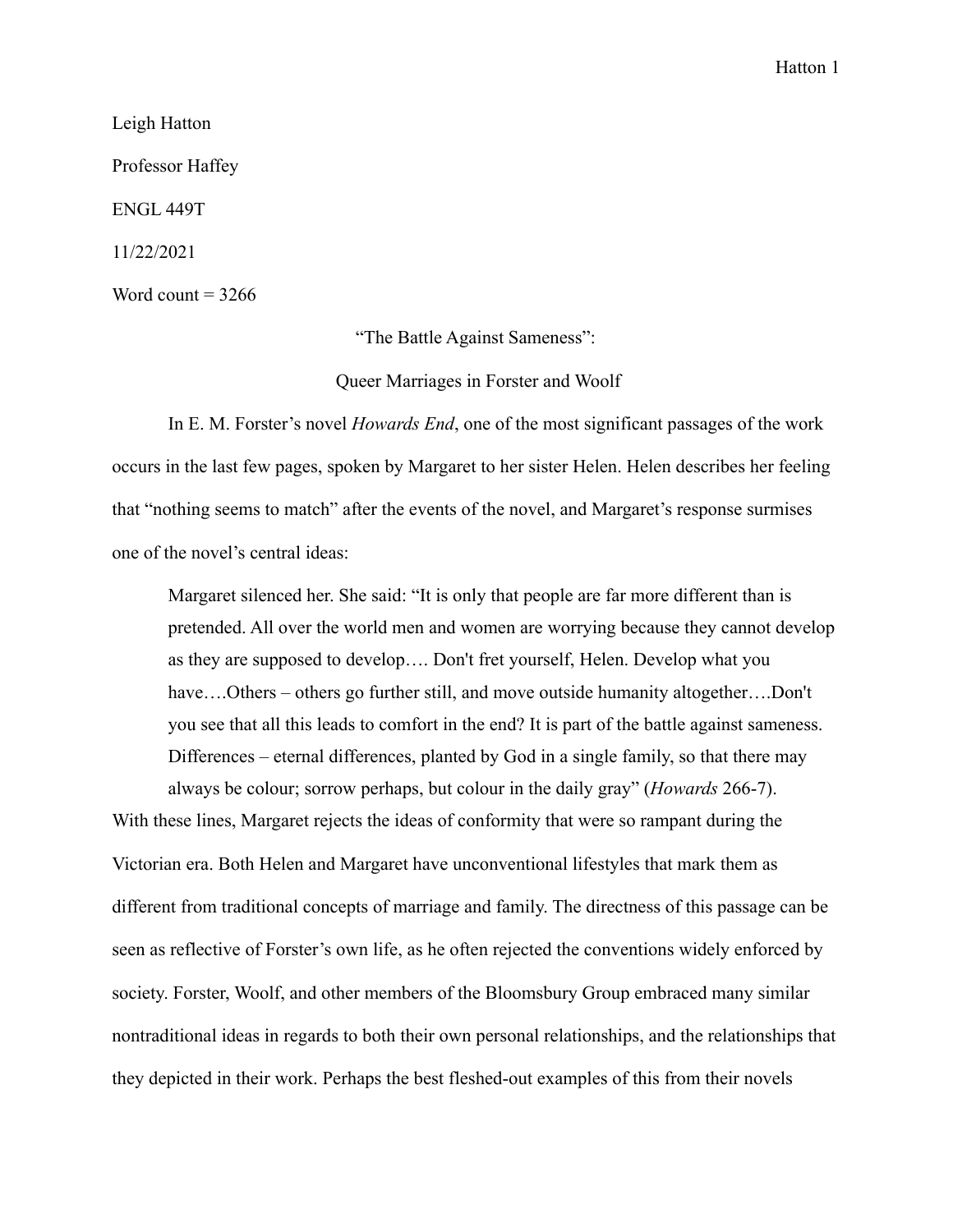include Clarissa and Richard from *Mrs. Dalloway*, Margaret and Henry from *Howards End*, and Maurice and Alec from *Maurice*. This paper will examine these three relationships from Woolf and Forster's works with the purpose of understanding how and why these 'marriages' subvert convention, and thus present an alternative third option to marriage that exists apart from traditional society.

In order to give a full analysis of these fictional relationships, it is necessary to consider the concepts of marriage and tradition that existed in the Bloomsbury Group. In his 'Preface to a Literary History of Bloomsbury,' S. P. Rosenbaum describes the Bloomsbury Group to be, at its core, "a collectivity of friends who knew and loved each other in different ways" (Rosenbaum 332). This description seems almost inadequate to truly convey the complex intertwining of relationships that existed within the group. Many members married each other, and also had relationships within the group outside of their marriages. A large number of these fall into the category of queer relationships as defined by Benjamin Bateman, who wrote, "I call these queer because they undermine the social norms against which certain kinds of erotic and nonerotic intimacy—same-sex, cross-class, and intergenerational, to name only a few—are judged to be abnormal, inferior, insane" (Bateman). This broader definition allows for numerous Bloomsbury relationships to be read as queer, from Woolf's same-sex affair with Vita Sackeville-West, to Angelica and David Garnett's marriage with a 25-year age difference, to Vanessa Bell's numerous affairs, one of which resulted in Angelica's birth out of wedlock. Being surrounded with these, and other, queer relationships allowed the Group members to think about marriage, love, sexuality, and gender in new ways that blatantly questioned and rejected Victorian ideals.

In Woolf's account of the Bloomsbury Group, she describes how "sex permeated our conversation. The word bugger was never far from our lips. We discussed copulation with the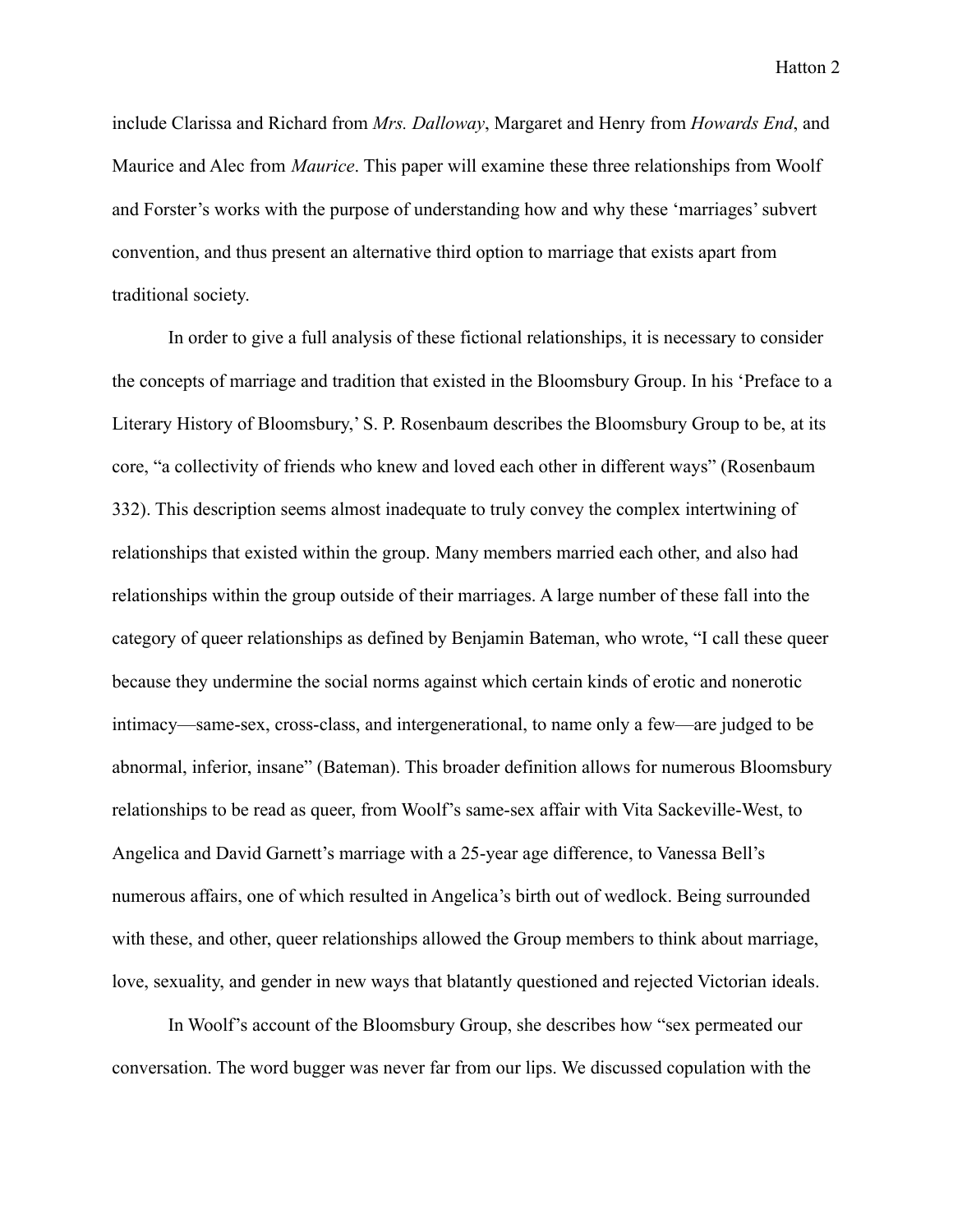same excitement and openness that we had discussed the nature of good" (*Moments* 196). This atmosphere was unique to the Bloomsbury Group at the time, and it allowed Forster, as a homosexual man, to write about his own experiences with queer relationships and share his writing with his friends. This of course includes the same-sex relationships depicted in *Maurice*, but also the other relationships in Forster's novels which are queer according to Bateman's definition, in that they move outside of the societal norms of that period. Further, Jane Goldman presents that indications of queerness can be found in the "textual strategies of irony, parody, and allusion, used by Woolf and Forster in their revolutionary work". These strategies, along with the queerness present in the overlying themes and characters, indicate that Woolf and Forster's real lives and ideas filtered heavily into their fictional constructions of relationships.

Forster's relationship between Maurice and Alec is possibly the most noticeably unconventional of the three relationships to be examined in this paper. This is not only due to the fact that this relationship was homosexual, although that plays a large role. Indeed, the subject matter of the novel prevented its publication until nearly 60 years after it had been written, and it still faced extremely varied and sometimes harsh criticism in the years following its publication. In his analysis of *Maurice*, Matthew Curr attributes this to "the radical intrusion of the personal and autobiographical that unsettle the perceived reception of a "good" literary work" (Curr 59). The influence of Forster's own life and his ideas of what could constitute a queer, alternative marriage are highly evident throughout the novel. One such influenced aspect is the class difference between Maurice and Alec. Maurice is a stockbroker who attended Cambridge, while Alec is a gamekeeper who works for Maurice's previous partner. Perhaps the most significant and enduring relationship in Forster's own life was with a policeman, while he himself was a writer living off of his inheritance. This does not necessarily make this aspect of the relationship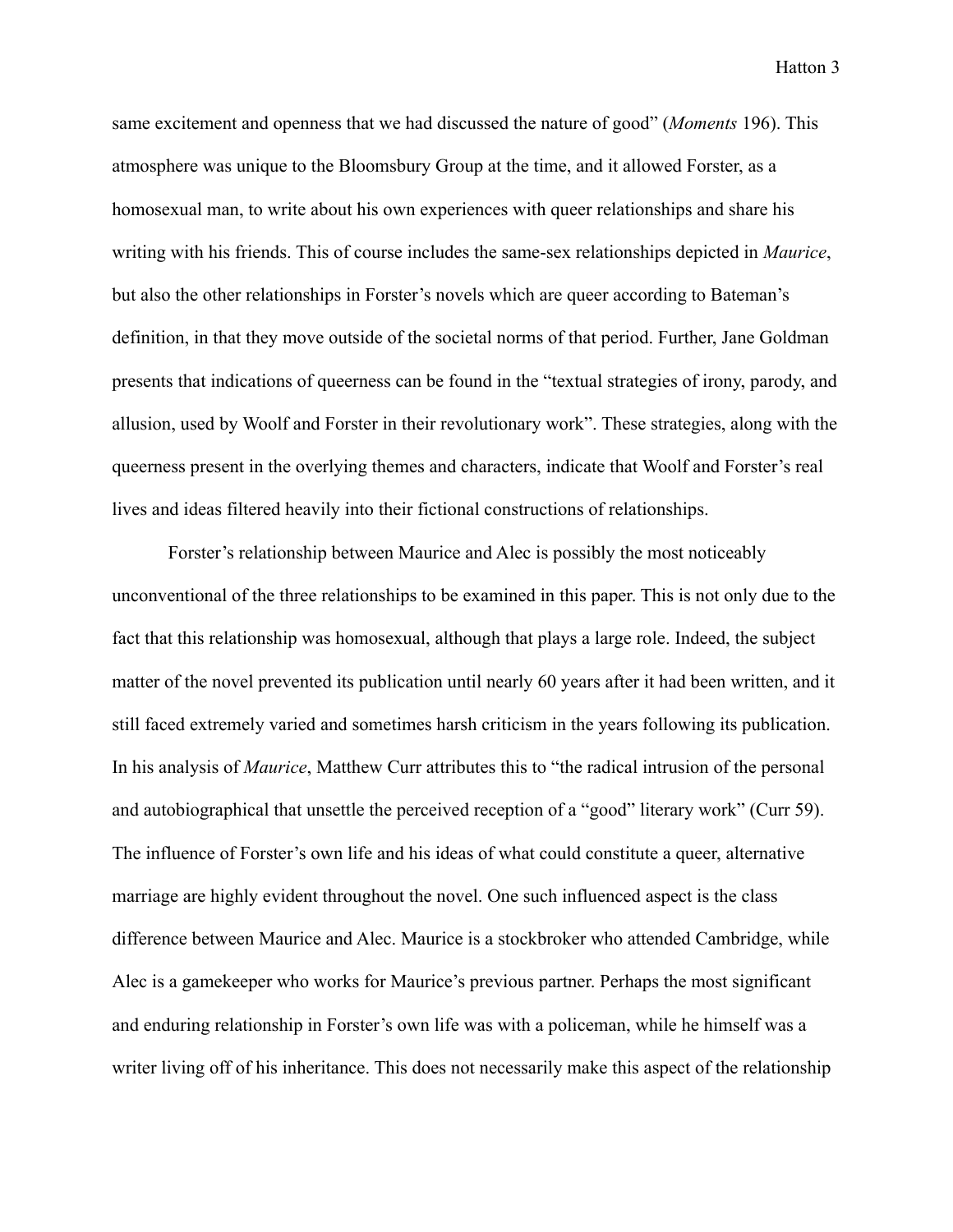strictly autobiographical, especially because Forster's relationship had not yet occurred when he was writing *Maurice*. However, the choice to include this in Maurice and Alec's relationship indicates it to be a genuine depiction of a queer relationship.

Another signifier that this is a queer relationship, according to Bateman's definition of unconventionality and judgement, is specifically established by Forster within the novel. Maurice's same-sex relationship prior to Alec had been chaste and mainly emotional, with the couple sharing a few kisses but nothing else physically. Forster draws attention to how Maurice's relationship with Alec is different:

"I have shared with Alec," [Maurice] said after deep thought.

"Shared what?"

"All I have. Which includes my body."

Clive sprang up with a whimper of disgust (*Maurice* 243).

At the time when Forster was writing, physical intimacy between two men was a criminal offence in England (*Offenses*). Even for Clive, who had a romantic same-sex relationship, the concept of moving beyond that into outright sexual activity is blatantly revolting. Throughout the novel, numerous characters seem to be somewhat accepting of what they perceive to be passionate homosocial relationships. It is the physical act, or consummation of the relationship, that is rejected even by scholars when the dean of the college instructs a lecturer to "omit: a reference to the unspeakable vice of the Greeks" (*Maurice* 51). By emphasizing this aspect of Maurice and Alec's relationship, Forster forces the reader to confront a topic that was largely avoided in his time, and clearly marks this couple as queer through their rejection of what would be acceptable in their relationship.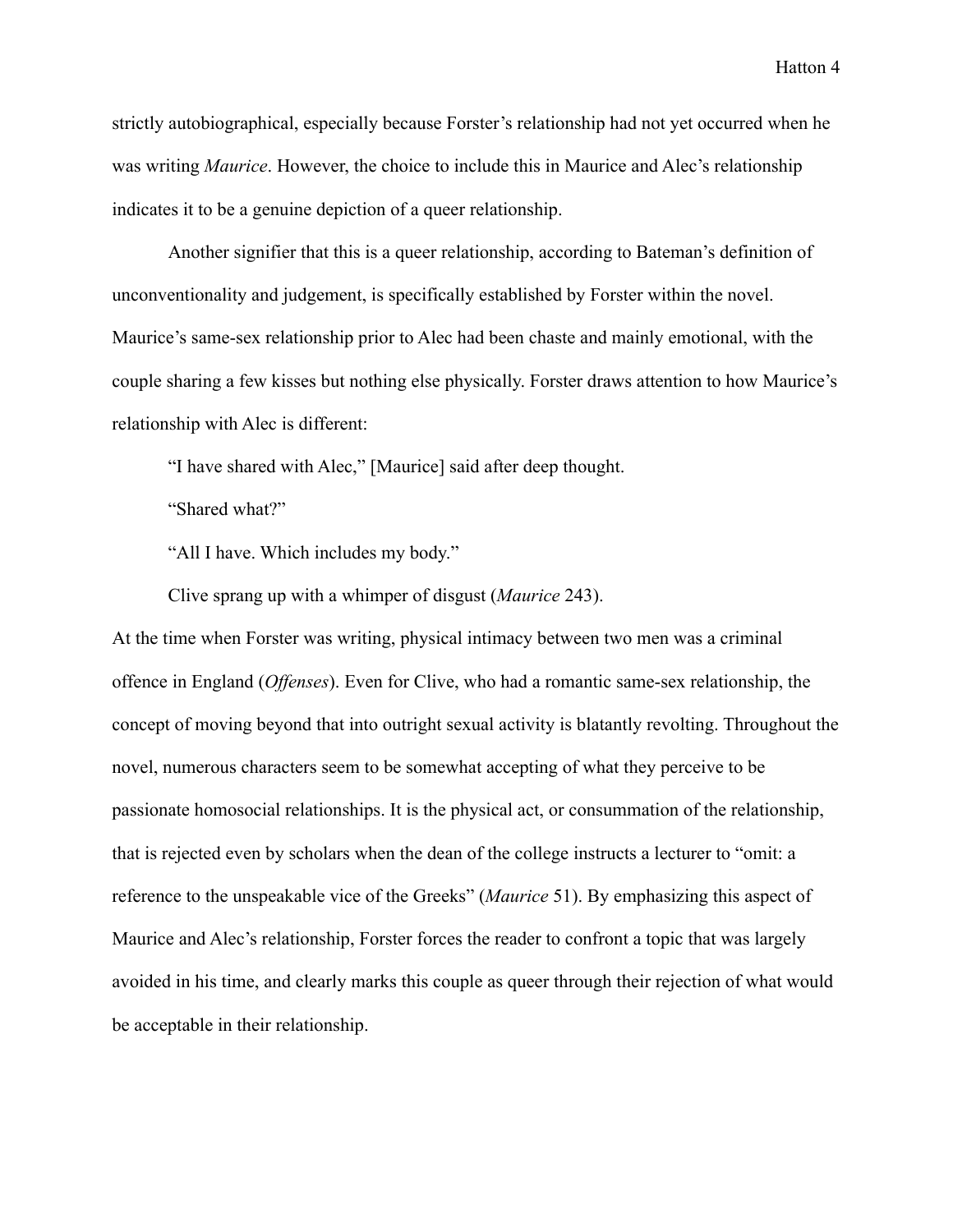The culmination of this relationship is the two characters' emotional journeys and their devotion to one another. Near the final chapter of the novel, the narrator describes Maurice's internal monologue about the couple's future: "He was bound for his new home… He knew what the call was, and what his answer must be. They must live outside class, without relations or money; they must work and stick together till death" (*Maurice* 238-9). Forster's particular choice of language in this quote establishes the couple's rejection of norms as a necessity, but also as a positive ending: they can find a 'home', a different kind of 'comfort in the end'. Curr reads Maurice and Alec's relationship as "a true, loving marriage," and rightly so (Curr 64). Compared to the other relationships depicted in the novel, both heterosexual and homosexual, Maurice and Alec display the best connection to, and understanding of, each other. The final line even evokes the language of traditional wedding vows, with a clearly worded commitment to a lifelong relationship which can only be ended with death. Further, Forster's description of living "outside" clarifies this marriage as queer because its participants are choosing to remove themselves from society, both physically and in terms of their ideals.

By comparison, it is somewhat less obvious that Clarissa and Richard from Woolf's *Mrs. Dalloway* also have a queer marriage in numerous ways. Conducting such a reading relies on the examination of specific textual evidence that defines their relationship. A major non-traditional aspect is what Woolf often described as 'a room of one's own'— Clarissa does not sleep in the same bed or room as Richard, rather, she has her own room and bed in the attic. This immediately marks them as an unusual married couple, although this queerness differs from that of Maurice and Alec's because it exists entirely within the relationship, rather than in the public eye. This fact, however, does not decrease the significance of Clarissa's solitary room. This space allows for Clarissa to have independent thought and identity that are unattached to her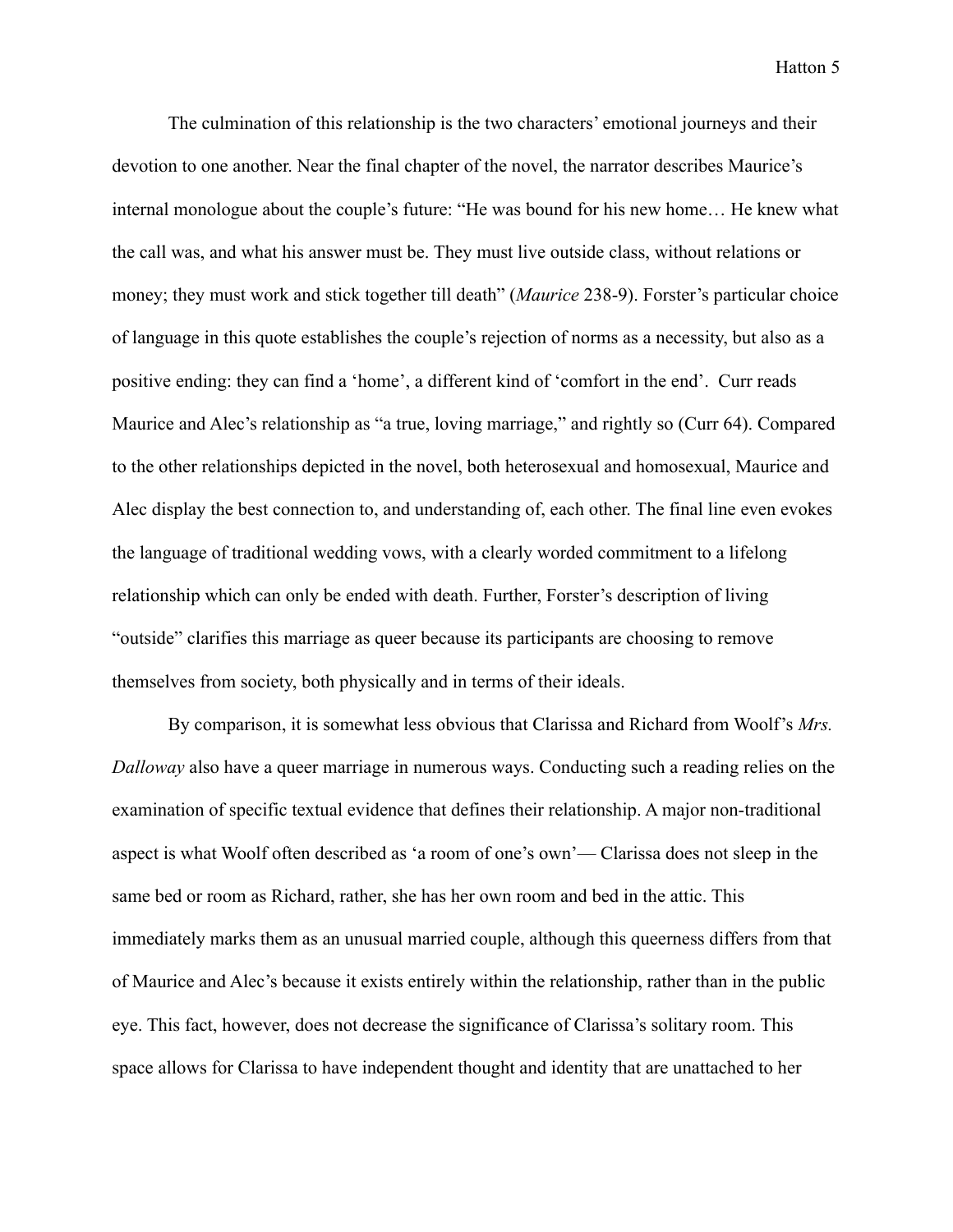marriage, and her status in her relationship with Richard. She retreats from the rest of the house, and her traditionally familial life, "like a nun withdrawing" (*Mrs. Dalloway* 31). Her repeated imagery of herself as a virgin and nun rejects the other roles that she is widely known to fill in her marriage as a wife and mother. Clarissa also goes into the room and promptly removes her outer jacket and hat, reminiscent of removing an outer, public layer of oneself. Alone in her attic room, she is able to be more genuine and act less out of a desire to fill certain roles. Here, she reflects on memories, past relationships, and reads books that Richard does not necessarily approve of. This individuality and emphasis on being alone is not expected in traditional Victorian ideas of marriage, especially not for a woman.

Another scene that is significant for this reading is Richard's narration of his feelings towards Clarissa, and especially how he expresses them. Richard buys flowers to bring to Clarissa and repeatedly determines that he will "tell his wife he loved her. He would say it in so many words, when he came into the room. For it is a thousand pities never to say what one feels, he thought" (*Mrs. Dalloway* 116). Despite his clearly established intentions, Richard is unable to follow through with his goals when he sees Clarissa only two pages later: "(He could not bring himself to say he loved her; not in so many words.) But how lovely, she said, taking his flowers. She understood, she understood without his speaking; his Clarissa" (*Mrs. Dalloway* 118). This small aspect is inarguably significant in reading Clarissa and Richard's relationship, both because of the complexity assigned to a traditional romantic gesture, and the sense of understanding that Richard conveys. In an analysis of this novel, Jesse Wolfe reads this scene as distinctly queer, pointing to Richard's inability to speak his affections as equivalent to Oscar Wilde's 'love that dare not speak its name' (Wolfe). Woolf's use of interiority subverts traditional expectations about the relationship between a husband and wife, marking this as queer. Therefore, the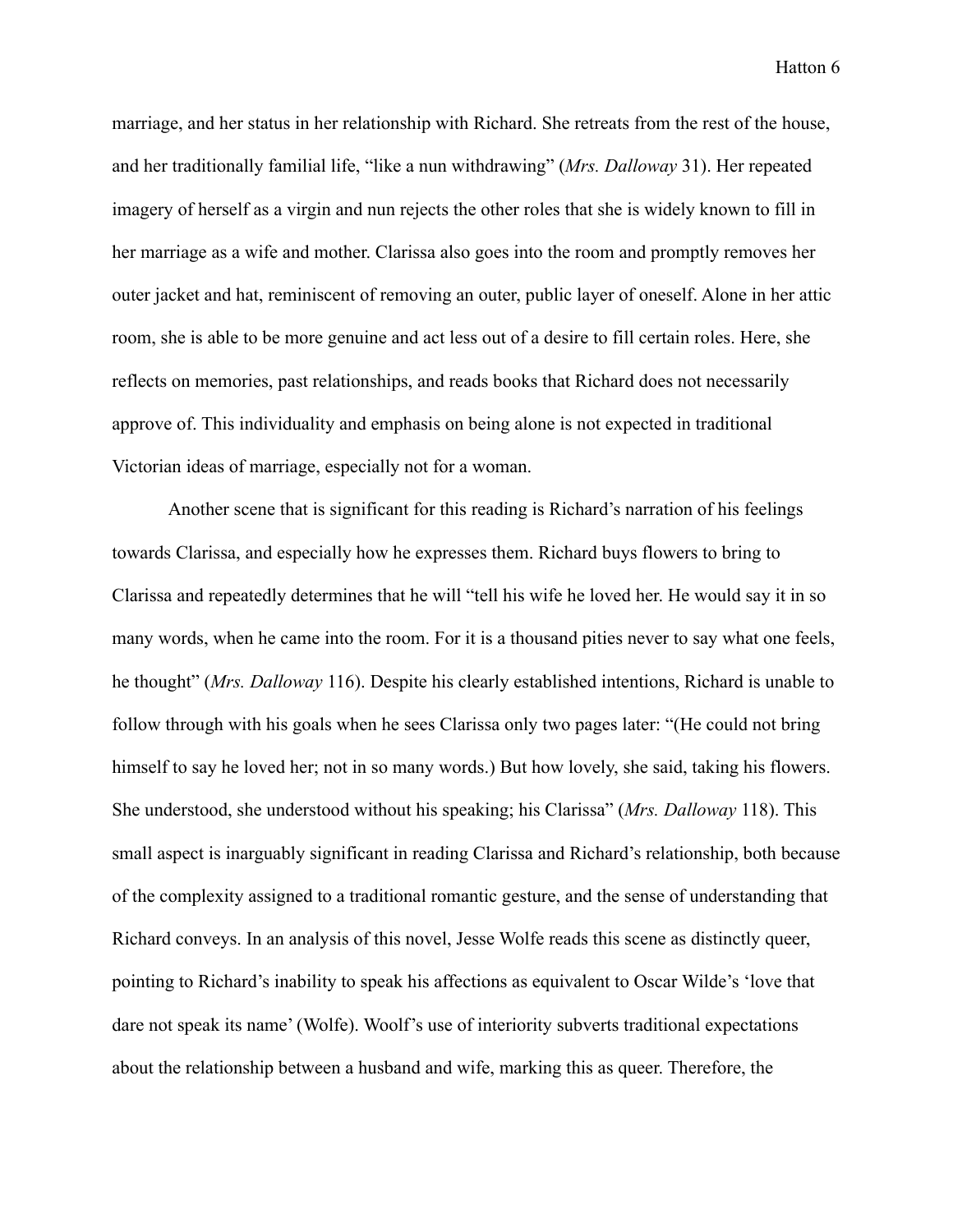understanding that Richard feels from Clarissa is comparable to Maurice's reflections on his and Alec's relationship

The last significant marker of queerness in the Dalloway's relationship is the issue of desire between Richard and Clarissa. Clarissa's desires throughout the book are polygamous, and both homo- and heterosexual. She describes her relationship with Sally by saying that she has "undoubtedly felt what men felt… had not that, after all, been love?" (*Mrs. Dalloway* 32). She also states that she could have married Peter, and indeed still wonders if she should have. Yet this is not because she has a dislike of Richard, it is in spite of the relationship and life that they have together. On Richard's part, he is the one who suggests that Clarissa have her separate room in the attic in the first place. Yet, it is made clear that he does not lack love for her, which implies that the expected desire of a married couple and the physical sharing of a bed is just not necessary to Richard in this relationship. Ironically, Richard's lack of physical desire is queer for the same reason that Maurice's presence of desire is queer: they are both outside of what is expected for heterosexual and homosexual relationships, respectively. Therefore, the Dalloway's relationship also queers the expectation that marriage and desire can, or should, only be heterosexual, monogamous, or that it should even be sexual at all.

The final of the three relationships is again different in several ways, primarily that these major indicators of a queer, nontraditional relationship are idealogical and moral, as opposed to the unconventional aspects of communication and desire between Richard and Clarissa. In *Howard's End*, Forster constructs numerous binaries, especially between the members of the Wilcox family and the Schlegel family. When Helen recounts her time living with the Wilcoxes, the differences in the two families' political and moral ideas seem irreconcilable without one family utterly conceding to the other. The same is true when it comes to the financial statuses of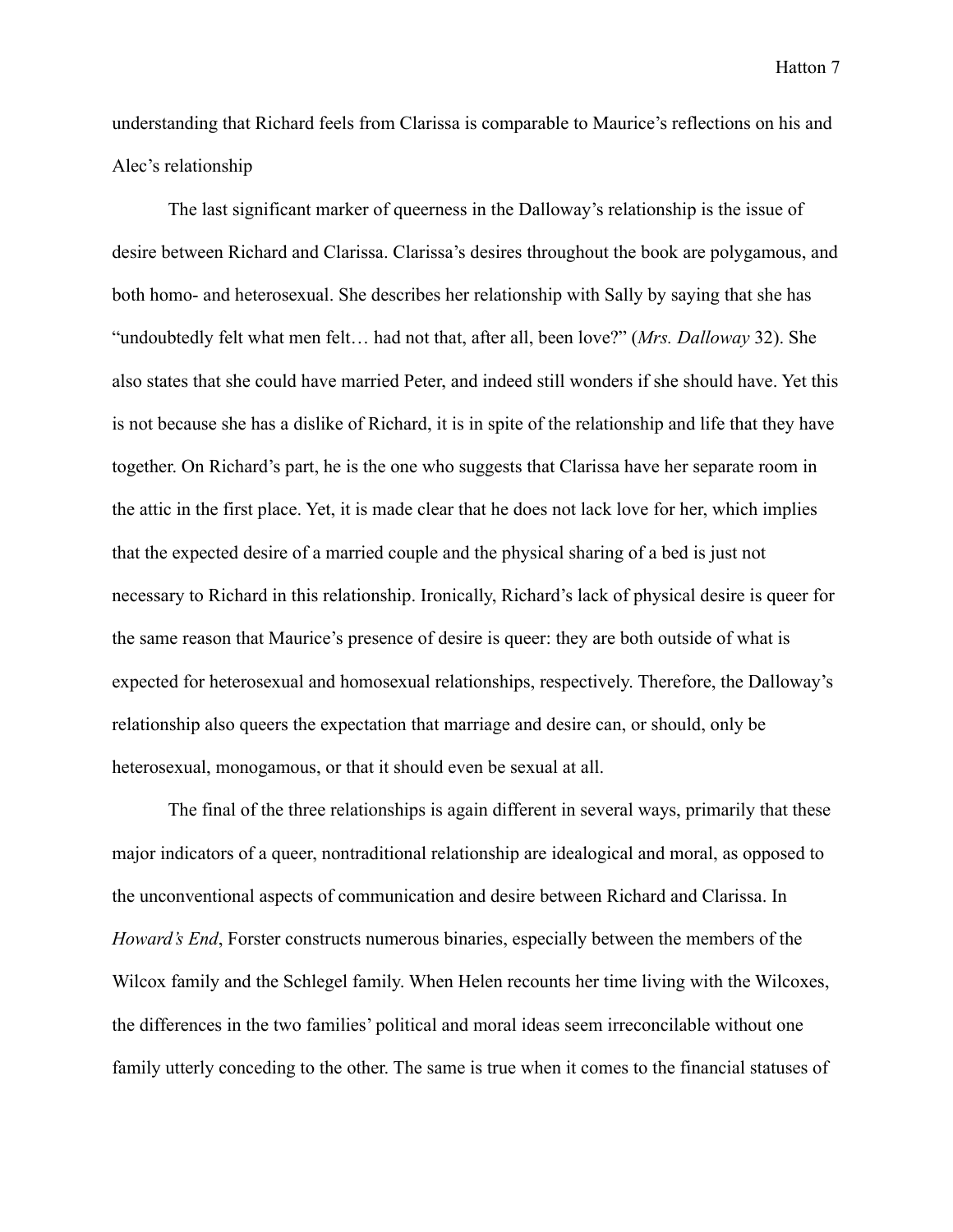the Wilcoxes and the Schlegels. This is one thing, noted in the novel itself, which makes Margaret and Henry's marriage strange to those who know them, especially their family members. The Schlegels live off their inheritance, which is enough that Tibby can choose to not work, and Helen and Margaret do not need to get married if they do not want to do so. Quite by contrast, Henry has worked for his whole life, and seems to be proud that his sons will also have their own careers and fortunes. The age difference between Margaret and Henry functions in a similar sense. It is, perhaps, not completely unheard of in a marriage at the time it was written, however, it is sufficiently queer enough to raise questions from family and friends about the unusualness of the relationship. Charles Campbell looks at these, and other, differences in their relationship and describes that "Margaret's marriage is a learning process", which he sees as "radical"(Campbell 111). Forster puts multiple contrasting binaries in close conversation with each other, which means this relationship will never have the dynamic of a traditional Victorian marriage. These aspects are also external in that they are easy for other people to notice and comment upon, thus making the relationship queer from outsiders' perceptions.

In terms of the internal aspects of the relationship, the communication between Henry and Margaret is often unconventional. There are multiple scenes where this seems to be caused by a base difference in their ideas, morals, or opinions. In one conversation before Henry and Margaret are together, there are multiple points of disagreement and Henry frequently interrupts, "as it were, thrusting his hand into her speech" (*Howard's* 122). It reaches the point where Margaret finds that she "could not reply. Was [Henry] incredibly stupid, or did he understand her better than she understood herself?" (*Howard's* 122). Then in a later scene, Margaret berrates Henry: "I've had enough of your unweeded kindness. I've spoilt you long enough... No one has ever told you what you are—muddled, criminally muddled. Men like you use repentance as a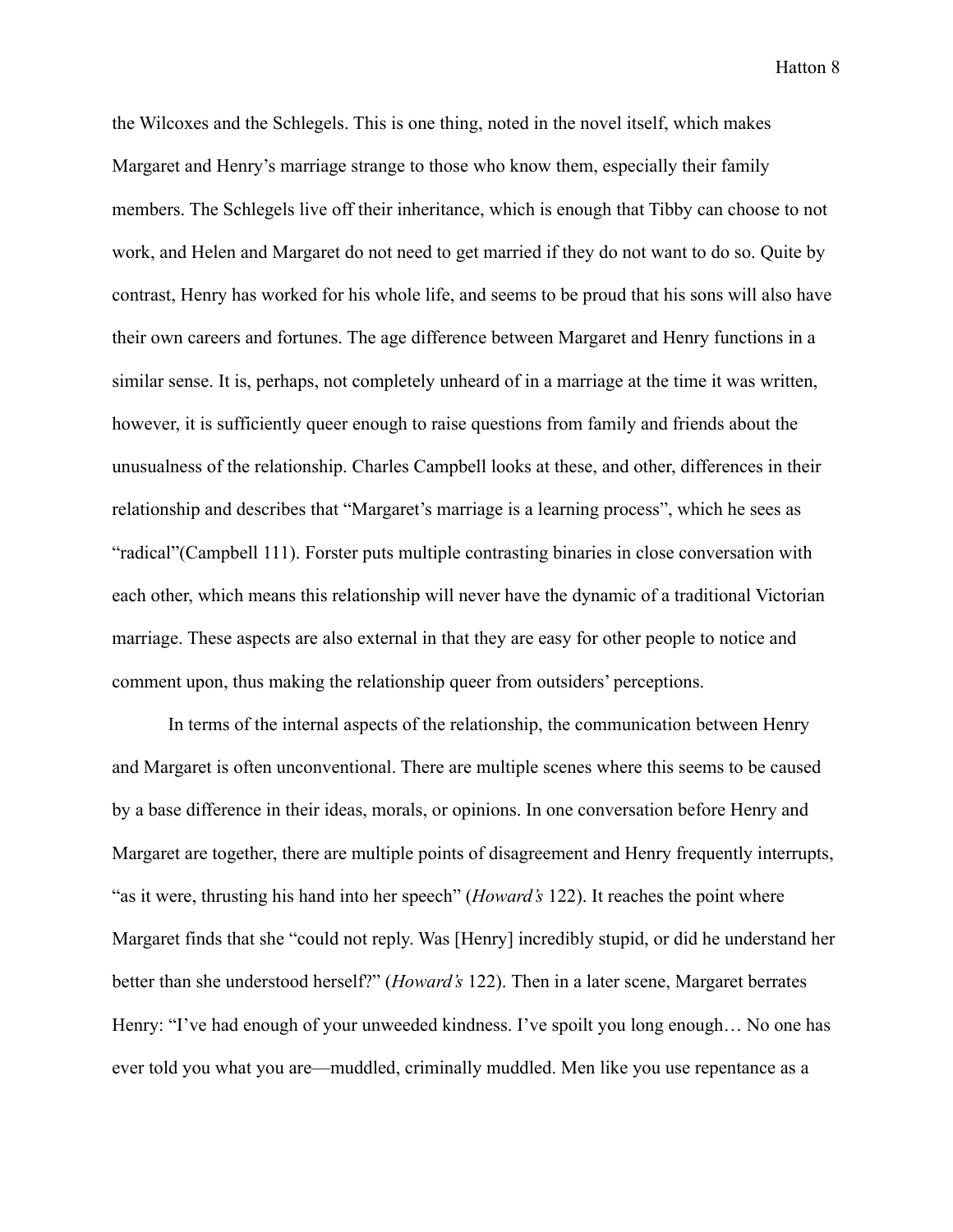bind, so don't repent" (*Howard's* 243). These and other scenes feel more like battles than conversations because of the language and delivery of the lines. Due to the contrary aspects, these scenes mark Henry and Margaret's relationship as queer because of the deviation from the Victorian expectations of communication in a marriage, which relied heavily on gender. Women could be expected to be submissive to their husbands in all ways, including yielding to their perspectives and political ideas. Therefore, Margaret stands out because she frequently challenges Henry's opinions and debates with him, even before they were married. Henry himself is also unconventional because he often participates in these exchanges, and seems to appreciate Margaret's non-complacency because he marries her. Margaret's outspokenness about her own opinions makes her deviation from these norms more apparent, but this alone could indicate femist ideas instead of Bateman's definition of queerness. It is only with a more complete reading that includes Henry's role in the relationship as well that marks the relationship and both characters' dynamics with each other as queer.

Possibly what most effectively cements Henry and Margaret's relationship as queer is the novel's conclusion. Similar to Maurice and Alec, the novel ends with Henry and Margaret effectively removed from society. In his analysis of this theme, David Medalie points to the significance of the realization that "to be 'embedded in society' is only advantageous for those who are placed to profit from 'connection.' For those who ... 'move outside humanity,' society is a 'prison house'" (Medalie). The literal, physical removal of the characters from society represents their more theoretical rejection of societal judgement and norms. In addition to this, the family which resides in Howards End consists of Margaret, Henry, Helen, and Helen's illegitimate child. This subverts the concept of a nuclear family, and makes it more apparent that Helen has a child but no husband, and Margaret and Henry have no children. Finally, in this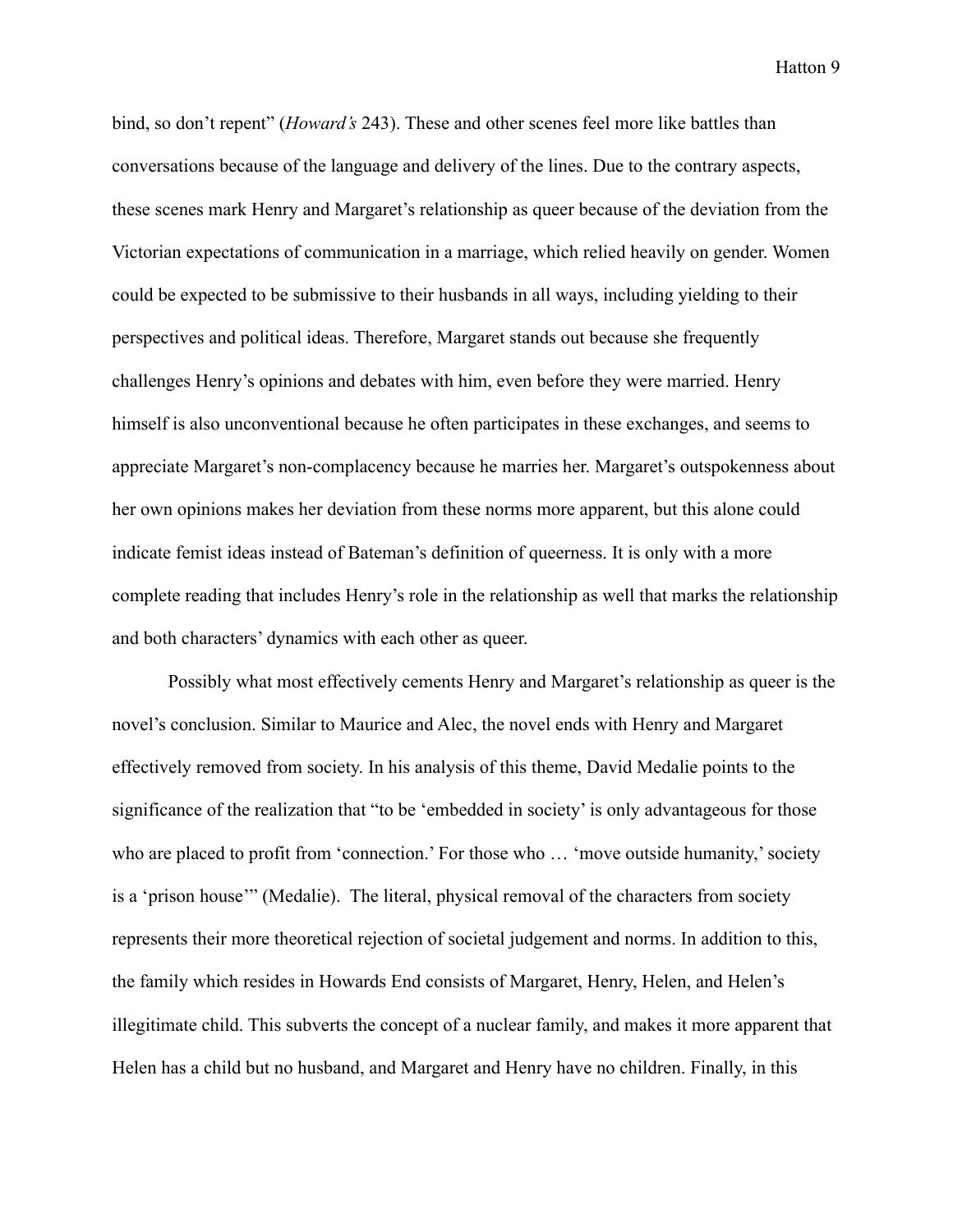conclusion the praise for bringing the family together is directed towards Margaret, not Henry. Helen describes their current life to Margaret as "A change—and all through you!... Can't it strike you—even for a moment—that your life has been heroic?" (*Howard's* 267-8). The language of these sentences makes it clear that Margaret is the one who has taken decisive action in the relationship, and is therefore the leader. Forster ends the novel with the power of the marriage shifted to the feminine and matriarchal character, while Henry has become more submissive to Margaret's opinions in a distinctly queer and nontraditional manner.

Reading Henry and Margaret, Clarissa and Richard, and Maurice and Alec with Bateman's theory serves multiple purposes. It is an opportunity to explore a new intertextuality amongst the Bloomsbury Group's writings and their ideas. This is more essential in order to understand Forster and Woolf's works than it would be for the works of many other authors, since the sharing of ideas, media, and creative works was a fundamental function of the Group. This reading also invites new questions to further the conversation, both in regards to other marriages in Bloomsbury writing as well as related topics including gender, power, and the public/private divide as depicted by Woolf and Forster.

Bateman's broad definition of queer is necessary to truly understand the different directions which Forster and Woolf approached marriage from. None of these aspects are truly separate from the others, rather, they make up an intersectional dialogue to address the question of what a marriage should be, as well as what it can be. Not only are these three marriages different from Victorian societal norms, they are also all different from each other. However, they are all united through these variations of queerness. Via Margaret, Forster expresses the infinite amount of difference that exists, and goes even further to frame these "eternal differences" as something positive (*Howard's* 267). Through their novels, Woolf and Forster assert not only the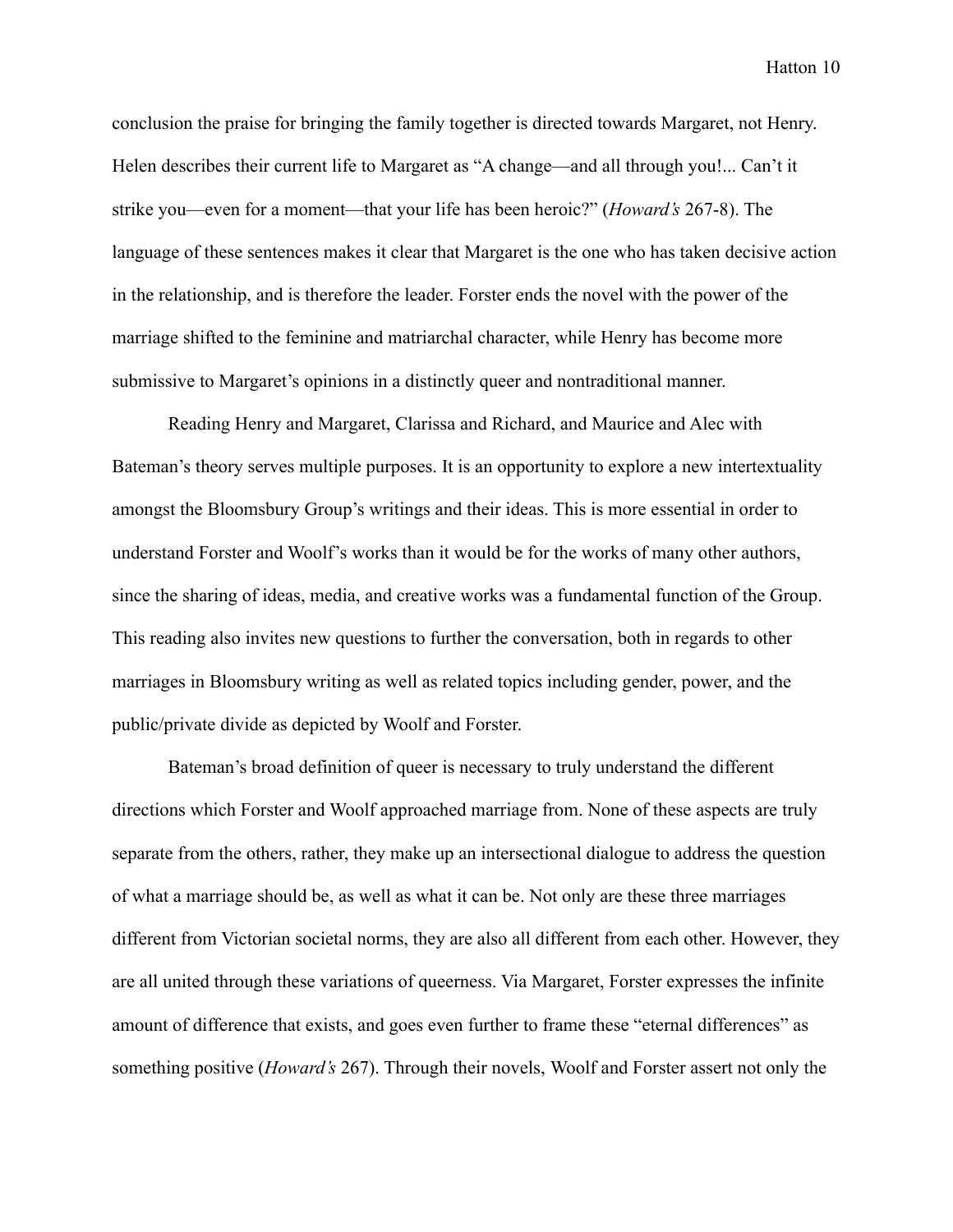importance of difference from norms, but also that there is no single way to be different. Their own lived experiences with queer marriages gave them the unique perspective necessary to challenge the traditional expectations of marriage, and thus usher in new conventions of literature that depart from the uniformity of Victorian marriage plots.

Works Cited